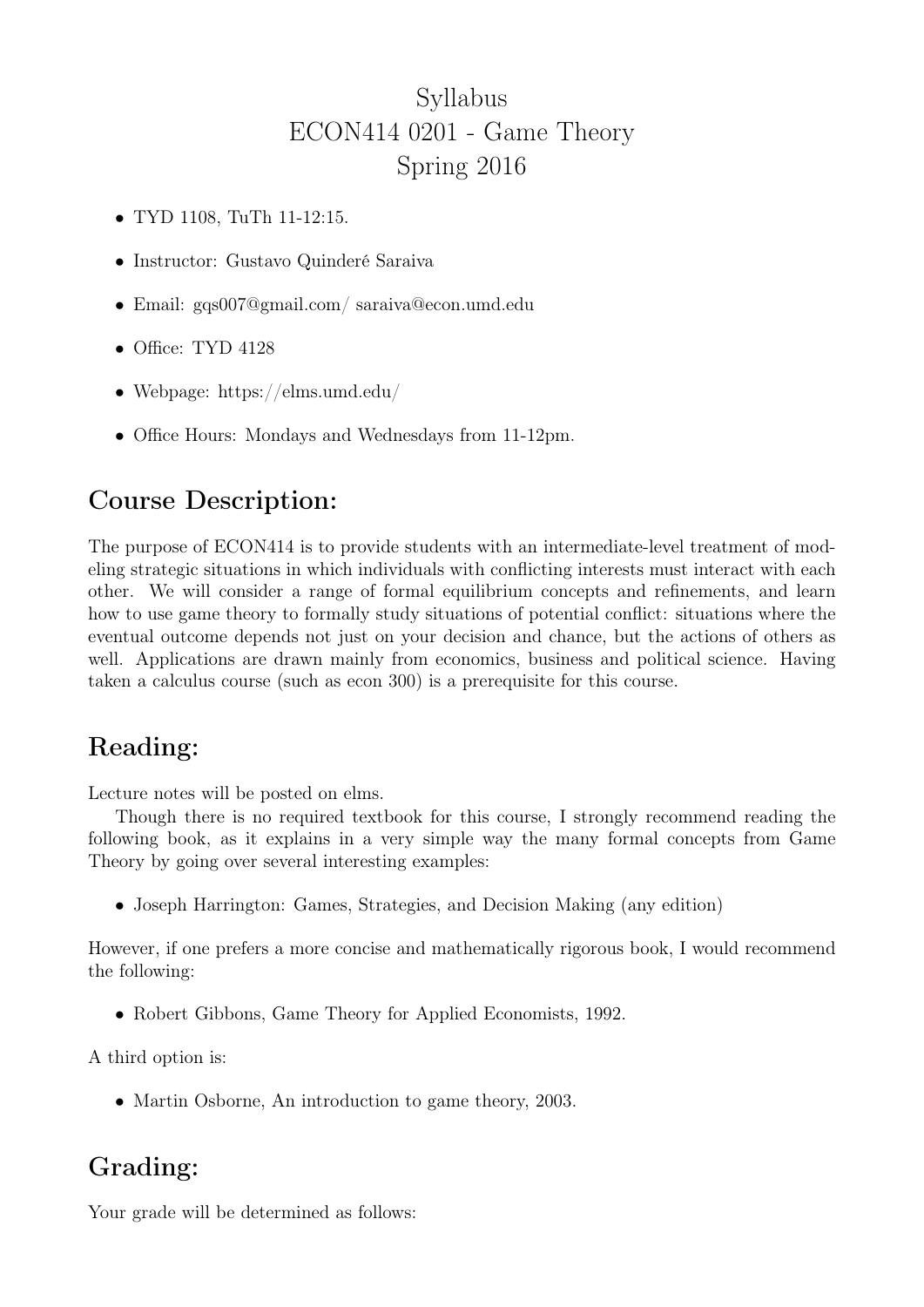5% Pre-Class Questions: There will be a number of questions to answer online before some classes. These questions will be simple, with no right or wrong answer, and will be used to illustrate games on a larger scale than would be practical in class.

In order to participate in the "pre-class" exercises, you have to register at http://gametheory.tau.ac.il/student/. Our course number is 2480 and our class password is 7123. Please use the email address that you have registered with the school (on Testudo).

- 20% Problem Sets: Every week I will post a problem set on elms. Problem sets should be handed at the beginning of the class. Problems sets handed in after the deadline will not be accepted! Please remember to PUT YOUR NAME, THE COURSE AND SECTION NUMBER ON THE FRONT PAGE of your problem sets.
- 30% Midterm: There will be only one midterm exam, during the middle of the semester. The exact date will be announced latter.
- 45% Final Exam: There will be one final exam on Thursday, May 12, from 8:00-10:00am.

Let  $x$  be the percentage of the available points that you get. Your course grade will be assigned as follows.

| $A+$ : 96.67\% $\lt x \lt 100\%$    | $A: 93.33\% \leq x \leq 96.67\%$ | $A-:90\% \leq x < 93.33\%$        |
|-------------------------------------|----------------------------------|-----------------------------------|
| $B+$ : 86.67\% $\leq x < 90\%$      | $B: 83.33\% \leq x \leq 86.67\%$ | $B-$ : 80\% $\leq x <$ 83.33\%    |
| $C_{\pm}$ : 76.67\% $\leq x < 80\%$ | $C: 73.33\% \leq x < 76.67\%$    | $C-$ : 70% $\leq x \leq 73.33\%$  |
| $D+$ : 66.67\% $\leq x < 70\%$      | $D: 63.33\% \leq x \leq 66.67\%$ | $D-$ : 60\% $\leq x \leq 63.33\%$ |
| $F: x < 60\%$                       |                                  |                                   |

In this grading procedure, a student's course grade depends solely on the number of available points he or she gets. So there will be no opportunities to earn "extra credit".

#### ELMS

On ELMS I will post lecture notes, homework assignments, students' grades, notifications (e.g., about rescheduled exams, class assignments, class being canceled, etc.). Students who wish to contact me can send me a message through ELMS or send me an e-mail to gqs007@gmail.com or saraiva@econ.umd.edu.

## Academic Honesty:

The University of Maryland, College Park has a nationally recognized Code of Academic Integrity, administered by the Student Honor Council. This Code sets standards for academic integrity at Maryland for all undergraduate and grad- uate students. As a student you are responsible for upholding these standards for this course. It is very important for you to be aware of the consequences of cheating, fabrication, facilitation, and plagiarism. For more information on the Code of Academic Integrity or the Student Honor Council, please visit http://www.studenthonorcouncil.umd.edu/whatis.html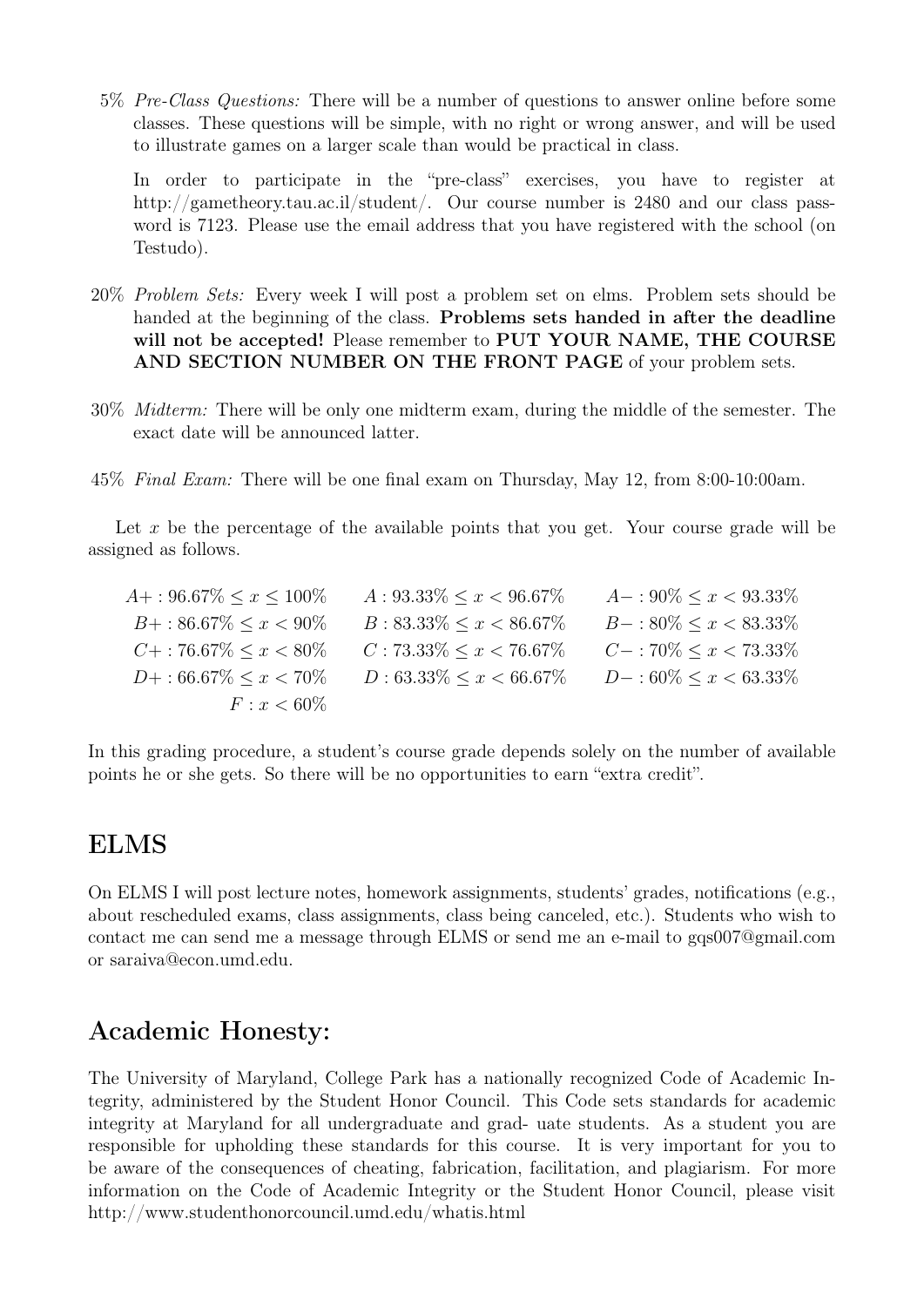#### Disability Support Services

If a student with a documented physical or learning disability requires special accommodation for an exam, appropriate accommodations can be made. The deadline for making such arrangements for a particular exam is one week before the exam.

One week before the exam, the student must provide  $(1)$  a written request and  $(2)$  documentation from the Disability Support Services Section of the University.

#### Rules for Makeup Exams

A student will be eligible to take a makeup exam only if the student is (1) absent from the original exam because of one of the legitimate causes listed in the undergraduate catalog and (2) within one week of the missed exam furnishes documentary support for the assertion that the absence resulted from one of these causes. If a student misses the midterm exam and the subsequent Make-up Exam (and can document that both absences resulted from legitimate reasons), the weight that would have been given to that exam will be added to the weight used for that student's Final Exam.

#### Information regarding official University closing

Information regarding official University closing can be found at

[www.umd.edu/emergencypreparedness/weather\\_emer/](https://www.umd.edu/emergencypreparedness/weather_emer/)

Weather alerts and weather-related schedule updates will be announced on the University of Maryland homepage and the "snow phone line" (301.405.SNOW (7669)), and reported to local radio and television stations.

#### Course Evaluation

I look forward to receiving your feedback on the course, both during and at the end of the semester. In particular, your participation in the evaluation of courses through CourseEvalUM is a responsibility you hold as a student member of our academic community. Your feedback is confidential and important to the improvement of teaching and learning at the university. www.courseevalum.umd.edu will be available at the last week of the semester.

### Tentative Course Outline:

- 1. Introduction to Games
- 2. Static Games of Complete information
	- a) Dominant Strategy Equilibrium
	- b) Iterative elimination of strictly dominated strategies
	- c) Nash Equilibrium
	- d) Nash Equilibrium in Mixed Strategies
- 3. Dynamic Games of Complete Information
	- a) Subgame Perfect Nash Equilibrium